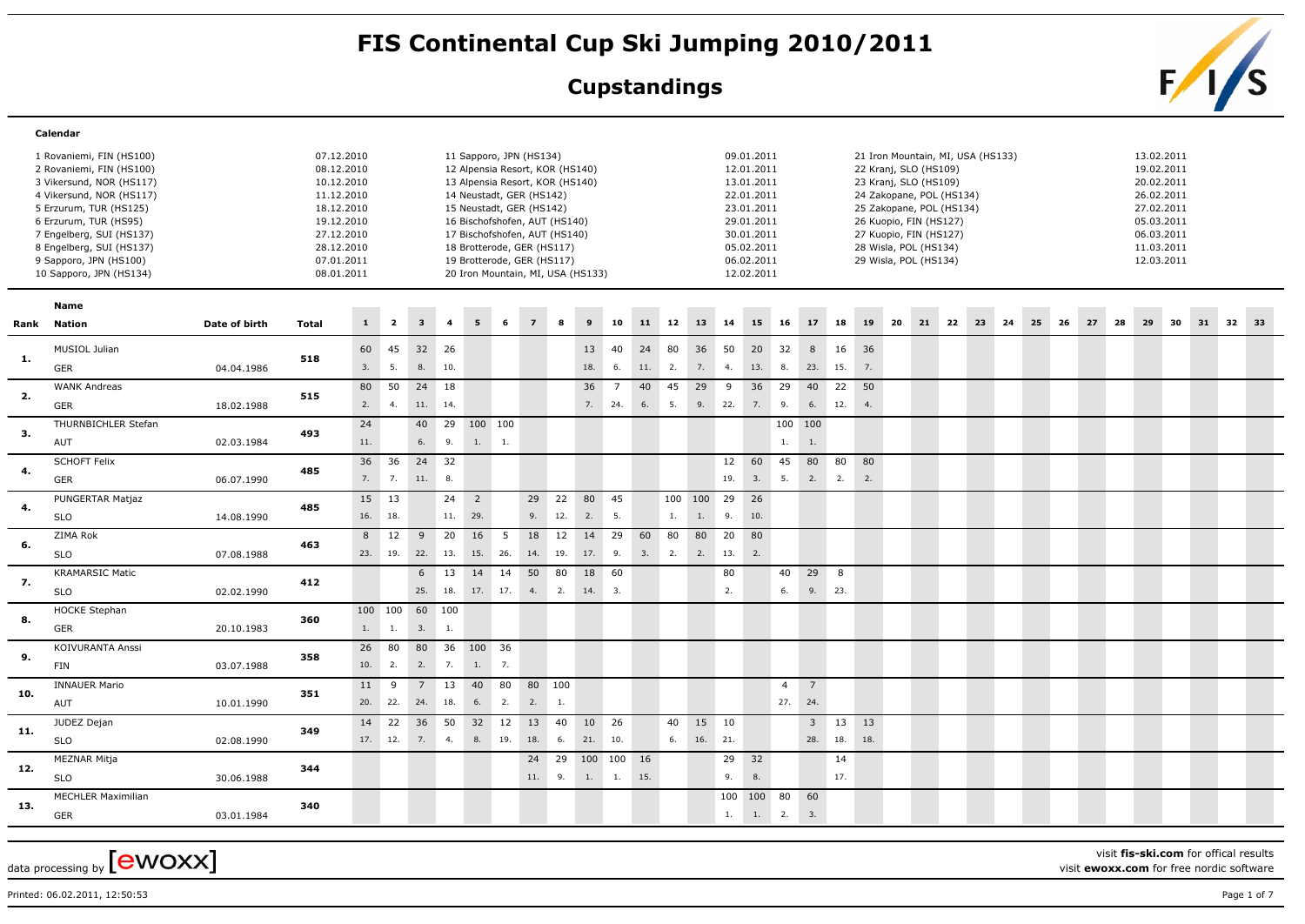|      | Name                                     |               |       |           |                  |                          |                     |                  |                  |                              |           |            |             |                                 |              |                   |              |                 |                        |                       |                    |                   |  |  |       |    |    |    |    |    |    |    |  |
|------|------------------------------------------|---------------|-------|-----------|------------------|--------------------------|---------------------|------------------|------------------|------------------------------|-----------|------------|-------------|---------------------------------|--------------|-------------------|--------------|-----------------|------------------------|-----------------------|--------------------|-------------------|--|--|-------|----|----|----|----|----|----|----|--|
| Rank | Nation                                   | Date of birth | Total |           | $1 \quad 2$      | 3 <sup>1</sup>           | $\overline{4}$      | 5 <sup>7</sup>   | 6                | 7 <sup>7</sup>               | 8         |            |             |                                 |              |                   |              |                 | 9 10 11 12 13 14 15 16 | 17 18                 |                    | 19 20 21 22 23 24 |  |  | 25 26 | 27 | 28 | 29 | 30 | 31 | 32 | 33 |  |
| 14.  | ELVERUM SORSELL Kim Rene<br><b>NOR</b>   | 06.10.1988    | 325   |           |                  | 100 60<br>1. 3.          |                     | 60 60<br>3. 3.   |                  | 45<br>5.                     |           |            |             |                                 |              |                   |              |                 |                        |                       |                    |                   |  |  |       |    |    |    |    |    |    |    |  |
| 15.  | SINKOVEC Jure<br>SLO                     | 03.07.1985    | 323   |           | 11 4<br>20. 27.  |                          | $\mathbf{1}$<br>30. | 12 22<br>19. 12. |                  | 12 26<br>19.                 | 10.       | 11. 17.    |             | 24 14 50 32<br>4.               | 8.           | 4.                | 50 14<br>17. | 18<br>14.       | 15<br>16.              | 18<br>14.             |                    |                   |  |  |       |    |    |    |    |    |    |    |  |
| 16.  | <b>HRGOTA Robert</b><br><b>SLO</b>       | 02.08.1988    | 290   | 4         | $\overline{2}$   | 1 15<br>27. 29. 30. 16.  |                     |                  |                  | 4                            | 36        | 9          | 24          | 15 20<br>27. 7. 22. 11. 16. 13. |              | 60<br>3.          | 45<br>5.     |                 | 20.                    | 11 32 12              | 8. 19.             |                   |  |  |       |    |    |    |    |    |    |    |  |
| 17.  | POPPINGER Manuel<br>AUT                  | 19.05.1989    | 285   |           |                  |                          |                     |                  | 24 50<br>11. 4.  | 36 20<br>7.13.               |           |            |             |                                 |              |                   | 60<br>3.     | 45<br>5.        | 10<br>21.              | 24<br>11.             |                    | 16<br>15.         |  |  |       |    |    |    |    |    |    |    |  |
| 18.  | STJERNEN Andreas<br><b>NOR</b>           | 30.07.1988    | 282   |           |                  | 15 7<br>16. 24.          |                     |                  |                  |                              |           | 11  16  16 |             | 11 14 45<br>20. 15. 15. 20. 17. |              | 5.                | 32<br>8.     | 50<br>4.        |                        | 50<br>4.              |                    | 15<br>16.         |  |  |       |    |    |    |    |    |    |    |  |
| 19.  | SKLETT Vegard-Haukoe<br><b>NOR</b>       | 10.02.1986    | 252   | 9         | 18<br>22. 14.    | 29 45<br>9.              | 5.                  |                  |                  |                              | 32<br>8.  |            |             |                                 |              |                   |              |                 | 26<br>10.              | 22 11<br>12. 20.      |                    | 60<br>3.          |  |  |       |    |    |    |    |    |    |    |  |
| 20.  | <b>BRODAUF Felix</b><br>GER              | 22.09.1989    | 236   |           |                  |                          |                     | 11 45<br>20.     | 5.               |                              |           |            | 6<br>25.    |                                 | $\mathbf{1}$ | 11<br>30. 20. 12. | 22           | 18<br>14.       | 60<br>3.               | 19.                   | 12 50<br>4.        |                   |  |  |       |    |    |    |    |    |    |    |  |
| 21.  | PIKL Primoz<br><b>SLO</b>                | 25.08.1982    | 229   | 32        | 14               | 13 16<br>8. 17. 18. 15.  |                     | 45 24<br>5.      | 11.              |                              |           |            |             |                                 |              |                   |              |                 | 5 <sup>5</sup><br>26.  | 15<br>16.             | 45<br>5.           | 20<br>13.         |  |  |       |    |    |    |    |    |    |    |  |
| 22.  | SPAETH Georg<br>GER                      | 24.02.1981    | 217   |           |                  |                          |                     |                  |                  | 40 14<br>6. 17.              |           |            | 5<br>26.    | 9<br>22. 11. 12.                | 24           | 22                |              | 22<br>12.       | 50<br>4.               | 14<br>17. 22.         | 9                  | 8<br>23.          |  |  |       |    |    |    |    |    |    |    |  |
| 23.  | DAMJAN Jernej<br><b>SLO</b>              | 28.05.1983    | 210   |           |                  |                          |                     |                  |                  |                              |           | 3.         | 60 50<br>4. | 100<br>1.                       |              |                   |              |                 |                        |                       |                    |                   |  |  |       |    |    |    |    |    |    |    |  |
| 24.  | RUUSKANEN Juha-Matti<br><b>FIN</b>       | 24.07.1984    | 206   | 18<br>14. | 40<br>6.         | 50<br>4.                 | 40<br>6.            | 32 26<br>8.      | 10.              |                              |           |            |             |                                 |              |                   |              |                 |                        |                       |                    |                   |  |  |       |    |    |    |    |    |    |    |  |
| 25.  | FREITAG Richard<br>GER                   | 14.08.1991    | 205   |           | 20 60<br>13. 3.  | 45<br>5. 2.              | 80                  |                  |                  |                              |           |            |             |                                 |              |                   |              |                 |                        |                       |                    |                   |  |  |       |    |    |    |    |    |    |    |  |
| 26.  | THURNBICHLER Thomas<br>AUT               | 19.06.1989    | 196   | 29        | 16<br>9. 15.     | 26<br>10.                |                     |                  | 18 16<br>14. 15. |                              |           |            |             |                                 |              |                   | 6<br>25.     |                 | 18<br>14.              | 26<br>10. 16.         | 15                 | 26<br>10.         |  |  |       |    |    |    |    |    |    |    |  |
| 27.  | DIETHART Thomas<br>AUT                   | 25.02.1992    | 189   |           |                  |                          |                     |                  |                  | $22 \overline{60}$<br>12. 3. |           |            |             |                                 |              |                   |              |                 |                        |                       | $7^{\circ}$<br>24. | 100<br>1.         |  |  |       |    |    |    |    |    |    |    |  |
| 28.  | <b>GANGNES Kenneth</b><br><b>NOR</b>     | 15.05.1989    | 171   |           |                  |                          |                     |                  |                  |                              |           | 12<br>19.  | 9<br>22.    | 32 50<br>8.                     | 4.           | 26<br>10.         |              | 40<br>6.        |                        | $\overline{2}$<br>29. |                    |                   |  |  |       |    |    |    |    |    |    |    |  |
| 29.  | FUNAKI Kazuyoshi<br><b>JPN</b>           | 27.04.1975    | 166   |           |                  |                          |                     |                  |                  |                              |           | 50 80      | 4. 2.       | 36<br>7.                        |              |                   |              |                 |                        |                       |                    |                   |  |  |       |    |    |    |    |    |    |    |  |
| 30.  | MUOTKA Olli<br><b>FIN</b>                | 14.07.1988    | 160   |           |                  |                          |                     |                  |                  | 100 60<br>$1. \qquad 3.$     |           |            |             |                                 |              |                   |              |                 |                        |                       |                    |                   |  |  |       |    |    |    |    |    |    |    |  |
| 31.  | FRENETTE Peter<br><b>USA</b>             | 24.02.1992    | 151   | 8<br>23.  |                  | 10 5<br>21. 26.          |                     |                  |                  |                              | 16<br>15. | 32<br>8.   |             | 80<br>2.                        |              |                   |              |                 |                        |                       |                    |                   |  |  |       |    |    |    |    |    |    |    |  |
| 32.  | <b>STROLZ Andreas</b><br>AUT             | 01.08.1988    | 149   |           | 13 26<br>18. 10. | 20 14<br>13. 17. 12. 25. |                     | 22 6             |                  |                              |           |            |             |                                 |              |                   | 8<br>23.     |                 |                        | 11<br>20.             |                    | 29<br>9.          |  |  |       |    |    |    |    |    |    |    |  |
| 33.  | <b>BRANDT Johan Martin</b><br><b>NOR</b> | 24.12.1987    | 142   |           |                  |                          |                     |                  |                  |                              |           |            |             |                                 |              |                   | 36           | 26<br>7. 10. 7. | 36                     |                       | 32<br>8.           | 12<br>19.         |  |  |       |    |    |    |    |    |    |    |  |

visit **fis-ski.com** for offical results visit **ewoxx.com** for free nordic software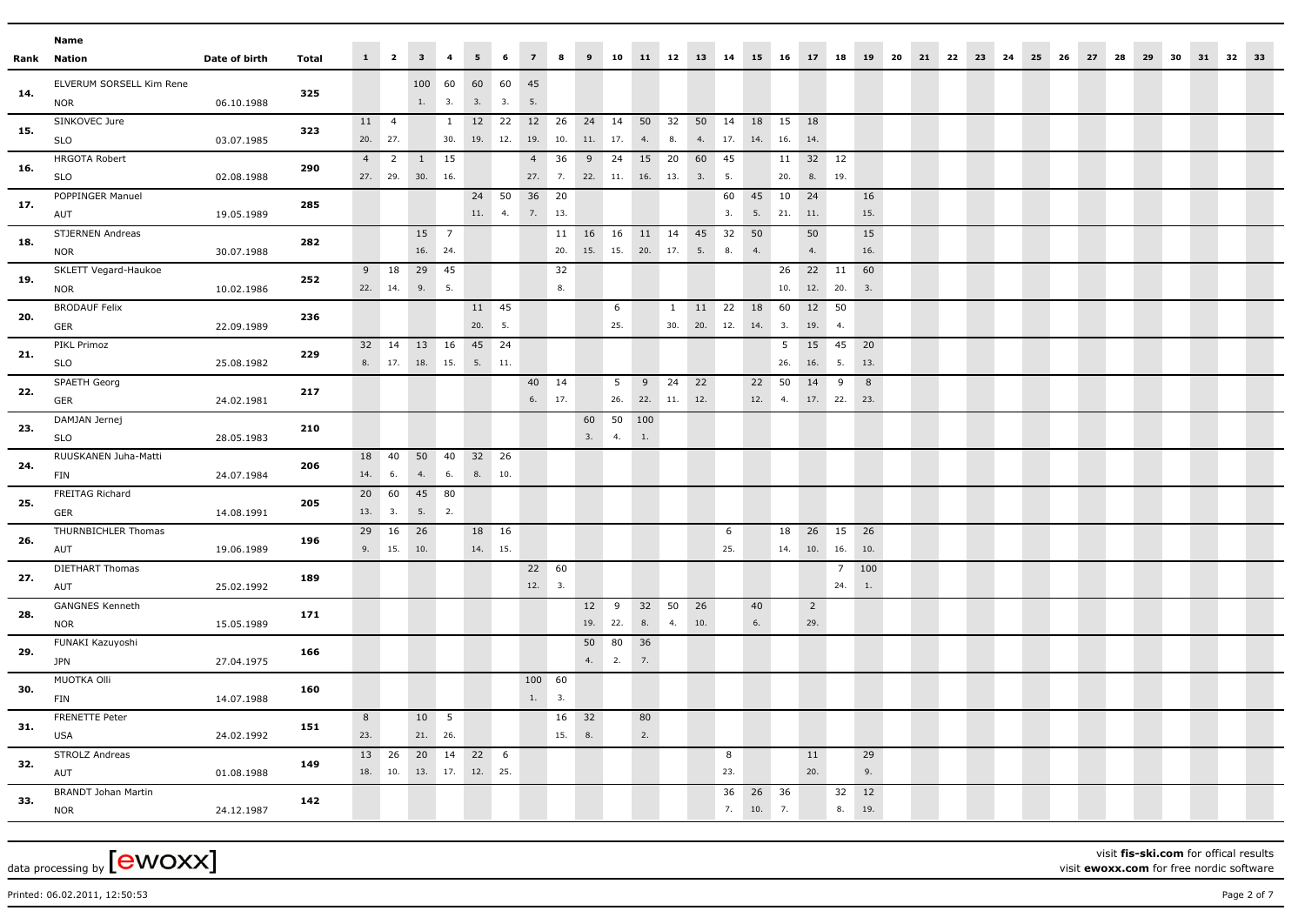|      | Name                                       |               |              |                       |                       |                                                |                                |                          |             |                 |           |                     |                 |                                       |                  |                           |              |                       |                            |           |                   |                |                         |  |  |       |    |    |          |  |  |
|------|--------------------------------------------|---------------|--------------|-----------------------|-----------------------|------------------------------------------------|--------------------------------|--------------------------|-------------|-----------------|-----------|---------------------|-----------------|---------------------------------------|------------------|---------------------------|--------------|-----------------------|----------------------------|-----------|-------------------|----------------|-------------------------|--|--|-------|----|----|----------|--|--|
| Rank | Nation                                     | Date of birth | <b>Total</b> |                       |                       | $1 \qquad 2 \qquad 3 \qquad 4$                 |                                | 5 <sub>5</sub>           | 6           | $\overline{7}$  | 8         | $\overline{9}$      |                 |                                       |                  |                           |              |                       | 10 11 12 13 14 15 16 17 18 |           |                   |                | 19 20 21 22 23 24 25 26 |  |  | 27 28 | 29 | 30 | 31 32 33 |  |  |
| 34.  | <b>KRAFT Stefan</b><br>AUT                 | 13.05.1993    | 132          |                       |                       |                                                |                                |                          |             |                 |           |                     |                 |                                       |                  |                           |              |                       |                            |           | 100 32<br>1.      | 8.             |                         |  |  |       |    |    |          |  |  |
| 35.  | <b>INGVALDSEN Ole Marius</b><br><b>NOR</b> | 02.10.1985    | 126          |                       |                       | 60 22 14 8<br>3. 12. 17. 23.                   |                                |                          | 22<br>12.   |                 |           |                     |                 |                                       |                  |                           |              |                       |                            |           |                   |                |                         |  |  |       |    |    |          |  |  |
| 36.  | <b>BYRT Tomasz</b><br>POL                  | 25.01.1993    | 125          |                       |                       |                                                |                                |                          |             |                 | 9         | 29 18               |                 | 22 7<br>22. 9. 14. 12. 24.            |                  | 40<br>$6.$                |              |                       |                            |           |                   |                |                         |  |  |       |    |    |          |  |  |
| 37.  | <b>KUETTEL Andreas</b><br>SUI              | 25.04.1979    | 124          |                       |                       |                                                |                                |                          |             | 14<br>17.       |           | 45 20               | 5. 13.          | 45<br>5.                              |                  |                           |              |                       |                            |           |                   |                |                         |  |  |       |    |    |          |  |  |
| 38.  | VACULIK Ondrej<br>CZE                      | 12.05.1986    | 123          | 5.                    | 45 32<br>8.           |                                                |                                |                          |             |                 |           |                     |                 |                                       |                  |                           |              |                       |                            |           | 6<br>25.          | 40<br>6.       |                         |  |  |       |    |    |          |  |  |
| 39.  | SLIZ Rafal<br>POL                          | 11.07.1983    | 121          | $\overline{2}$<br>29. |                       |                                                | $\overline{\mathbf{3}}$<br>28. | 50 32<br>4.              | 8.          |                 | 24<br>11. |                     |                 |                                       |                  |                           |              |                       |                            |           |                   | 10<br>21.      |                         |  |  |       |    |    |          |  |  |
| 40.  | SCHNEIDER Balthasar<br>AUT                 | 27.11.1984    | 119          |                       |                       |                                                |                                |                          |             |                 |           | $\mathbf{1}$<br>30. |                 |                                       |                  | 29 10 20 40<br>9. 21. 13. | 6.           | 13 6                  | 18. 25.                    |           |                   |                |                         |  |  |       |    |    |          |  |  |
| 41.  | QUECK Danny<br>GER                         | 17.09.1989    | 118          |                       | $4\quad 5$<br>27. 26. |                                                | 20.                            | 11 32 8<br>8.            | 23. 26. 25. | 5 6             |           |                     |                 |                                       |                  |                           |              | 12<br>19.             |                            |           | $26$ 9<br>10. 22. |                |                         |  |  |       |    |    |          |  |  |
| 42.  | <b>NAGLIC Tomaz</b><br><b>SLO</b>          | 18.07.1989    | 117          |                       | 6<br>25.              |                                                |                                |                          |             | 8 16<br>23. 15. |           |                     |                 |                                       |                  |                           |              | 29                    | 22<br>9. 12.               | 36<br>7.  |                   |                |                         |  |  |       |    |    |          |  |  |
| 43.  | ROENSEN Atle Pedersen<br><b>NOR</b>        | 13.08.1988    | 115          | 6                     | 29<br>25. 9.          |                                                |                                |                          |             |                 |           |                     | $\overline{4}$  | 27. 23. 7.                            | 8 36 32          | 8.                        |              |                       |                            |           |                   |                |                         |  |  |       |    |    |          |  |  |
| 44.  | <b>WENIG Daniel</b><br>GER                 | 12.08.1991    | 107          |                       | 45 26                 | 12 24<br>$5. \qquad 10. \qquad 19. \qquad 11.$ |                                |                          |             |                 |           |                     |                 |                                       |                  |                           |              |                       |                            |           |                   |                |                         |  |  |       |    |    |          |  |  |
| 45.  | <b>SCHIFFNER Markus</b><br>AUT             | 05.06.1992    | 105          |                       |                       |                                                |                                | 15 9<br>16. 22.          |             |                 |           | 8<br>23.            |                 | 18                                    | 9<br>14. 22. 21. | 10                        |              |                       |                            |           | 36<br>7.          |                |                         |  |  |       |    |    |          |  |  |
| 45.  | <b>GRIGOLI Marco</b><br>SUI                | 27.04.1991    | 105          |                       |                       |                                                |                                |                          |             | 60 45<br>3. 5.  |           |                     |                 |                                       |                  |                           |              |                       |                            |           |                   |                |                         |  |  |       |    |    |          |  |  |
| 47.  | <b>BOYD-CLOWES Mackenzie</b><br>CAN        | 13.07.1991    | 94           |                       |                       |                                                |                                |                          |             |                 |           |                     | 36 14<br>7. 17. |                                       |                  |                           | 24<br>$11.$  |                       |                            | 20<br>13. |                   |                |                         |  |  |       |    |    |          |  |  |
| 48.  | ZYLA Piotr<br>POL                          | 16.01.1987    | 89           |                       | 12 11                 | 2 11<br>19. 20. 29. 20. 17. 9.                 |                                | 14 29                    |             |                 | 10<br>21. |                     |                 |                                       |                  |                           |              |                       |                            |           |                   |                |                         |  |  |       |    |    |          |  |  |
| 48.  | SCHABEREITER Florian<br>AUT                | 10.02.1991    | 89           |                       |                       |                                                |                                |                          |             |                 |           |                     | 16. 20.         | 15   11   20   13   13<br>13.         | 18.              | 18.                       |              |                       | 13 4<br>18. 27.            |           |                   |                |                         |  |  |       |    |    |          |  |  |
| 50.  | <b>WINKLER David</b><br>GER                | 27.06.1989    | 85           |                       |                       |                                                |                                | 36 10<br>7. 21.          |             |                 |           | 6<br>25.            |                 |                                       |                  | 11 16<br>20. 15. 30.      | $\mathbf{1}$ | 5 <sup>5</sup><br>26. |                            |           |                   |                |                         |  |  |       |    |    |          |  |  |
| 51.  | <b>URBANC Rok</b><br><b>SLO</b>            | 28.02.1985    | 84           |                       |                       |                                                |                                | 8<br>23. 19.             | 12          |                 |           |                     |                 |                                       |                  |                           |              |                       |                            |           | 60<br>3. 27.      | $\overline{4}$ |                         |  |  |       |    |    |          |  |  |
| 52.  | <b>LACKNER Daniel</b><br>AUT               | 26.05.1987    | 80           |                       |                       | 18<br>14.                                      |                                | $7 \qquad 14$<br>24. 17. |             |                 |           |                     |                 |                                       | 29 12<br>9.      | 19.                       |              |                       |                            |           |                   |                |                         |  |  |       |    |    |          |  |  |
| 53.  | <b>KLUSEK Bartlomiej</b><br>POL            | 15.01.1993    | 77           |                       |                       |                                                |                                |                          |             |                 |           | 7                   | 8               | $\overline{2}$<br>24. 23. 29. 26. 25. | 5                | 6                         |              | 1                     | 16<br>30. 15.              |           | 18 14<br>14. 17.  |                |                         |  |  |       |    |    |          |  |  |

visit **fis-ski.com** for offical results visit **ewoxx.com** for free nordic software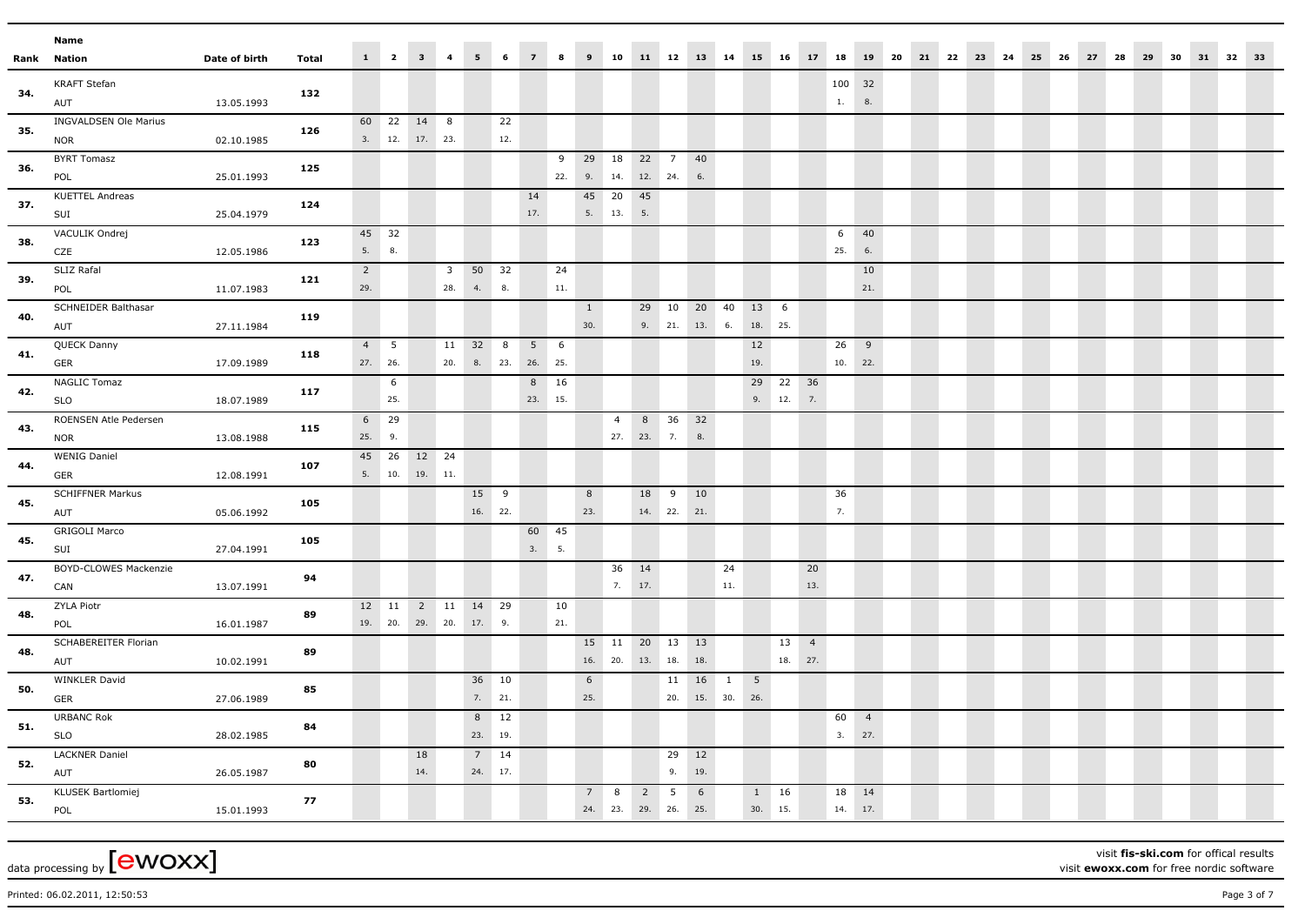|     | Name                                 |               |       |           |                       |                                |                           |                |                        |             |              |                        |              |                         |                |                  |                       |                            |                       |          |                                |  |  |  |  |                                                                           |  |  |  |
|-----|--------------------------------------|---------------|-------|-----------|-----------------------|--------------------------------|---------------------------|----------------|------------------------|-------------|--------------|------------------------|--------------|-------------------------|----------------|------------------|-----------------------|----------------------------|-----------------------|----------|--------------------------------|--|--|--|--|---------------------------------------------------------------------------|--|--|--|
|     | <b>Rank Nation</b>                   | Date of birth | Total |           |                       | $1 \qquad 2 \qquad 3 \qquad 4$ | 5 <sub>5</sub>            | 6              | $\overline{7}$         | $\bf{8}$    |              |                        |              |                         |                |                  |                       |                            |                       |          |                                |  |  |  |  | 9 10 11 12 13 14 15 16 17 18 19 20 21 22 23 24 25 26 27 28 29 30 31 32 33 |  |  |  |
| 54. | EISENBICHLER Markus<br>GER           | 03.04.1991    | 73    |           |                       |                                |                           |                |                        |             |              |                        |              |                         |                | $\overline{2}$   |                       | $3\quad 20$<br>29. 28. 13. | 45<br>5.              |          | $\overline{\mathbf{3}}$<br>28. |  |  |  |  |                                                                           |  |  |  |
| 55. | DE LEEUW Yukon<br>CAN                | 21.04.1993    | 70    |           |                       |                                |                           |                |                        |             | 40<br>6. 30. | $\mathbf{1}$           |              | $26 \quad 3$<br>10. 28. |                |                  |                       |                            |                       |          |                                |  |  |  |  |                                                                           |  |  |  |
| 56. | <b>KRAUS Marinus</b><br>GER          | 13.02.1991    | 69    |           | 8<br>23.              | 11<br>20.                      | 10 40<br>21. 6.           |                |                        |             |              |                        |              |                         |                |                  |                       |                            |                       |          |                                |  |  |  |  |                                                                           |  |  |  |
| 57. | <b>TAKAYANAGI Taro</b><br><b>JPN</b> | 02.06.1982    | 68    |           |                       |                                |                           |                |                        |             |              | 26 32 10<br>10. 8. 21. |              |                         |                |                  |                       |                            |                       |          |                                |  |  |  |  |                                                                           |  |  |  |
| 58. | <b>HAYBOECK Michael</b><br>AUT       | 05.03.1991    | 64    |           |                       |                                |                           |                |                        |             |              |                        |              |                         |                |                  |                       |                            |                       | 40<br>6. | 24<br>11.                      |  |  |  |  |                                                                           |  |  |  |
| 59. | UNTERBERGER David<br>AUT             | 23.09.1988    | 60    | 24<br>11. |                       |                                | $3 \quad 4$<br>28. 27.    |                |                        |             |              |                        |              |                         |                | 5<br>26. 23.     | 8                     |                            | 16<br>15.             |          |                                |  |  |  |  |                                                                           |  |  |  |
| 60. | KOT Maciej<br>POL                    | 09.06.1991    | 59    |           |                       |                                | 12. 12.                   | 22 22 15       | 16.                    |             |              |                        |              |                         |                |                  |                       |                            |                       |          |                                |  |  |  |  |                                                                           |  |  |  |
| 60. | BRESADOLA Davide<br>ITA              | 10.09.1988    | 59    |           |                       |                                |                           |                |                        |             |              |                        |              |                         |                | 16 14<br>15. 17. |                       |                            |                       | 29<br>9. |                                |  |  |  |  |                                                                           |  |  |  |
| 62. | NIEMI Sami<br>FIN                    | 16.02.1991    | 55    |           | 6 15<br>25. 16.       |                                |                           |                | 26 8<br>10. 23.        |             |              |                        |              |                         |                |                  |                       |                            |                       |          |                                |  |  |  |  |                                                                           |  |  |  |
| 63. | <b>HORST Florian</b><br>GER          | 03.05.1990    | 51    |           |                       |                                |                           |                |                        |             |              |                        |              |                         |                | 18<br>14.        |                       | 11 15<br>20. 16.           |                       |          | $7\overline{ }$<br>24.         |  |  |  |  |                                                                           |  |  |  |
| 63. | DELLASEGA Diego<br><b>ITA</b>        | 04.12.1990    | 51    |           |                       |                                |                           |                | 18 7<br>14. 24.        |             |              |                        |              |                         |                | 11<br>20.        | 15<br>16.             |                            |                       |          |                                |  |  |  |  |                                                                           |  |  |  |
| 65. | CHOI Heung-Chul<br>KOR               | 03.12.1981    | 50    |           |                       |                                |                           |                | 20<br>13.              |             |              |                        |              | 22<br>12. 23.           | 8              |                  |                       |                            |                       |          |                                |  |  |  |  |                                                                           |  |  |  |
| 66. | <b>EGGENHOFER Markus</b><br>AUT      | 11.12.1987    | 47    |           |                       |                                |                           |                | 24. 28.                | $7 \quad 3$ |              |                        |              |                         |                |                  |                       | 24 13<br>11.               | 18.                   |          |                                |  |  |  |  |                                                                           |  |  |  |
| 67. | LEBAN Luka<br><b>SLO</b>             | 17.09.1992    | 46    |           |                       |                                |                           |                |                        |             |              |                        |              |                         |                |                  |                       |                            | $\mathbf{1}$<br>30.   |          | 45<br>5.                       |  |  |  |  |                                                                           |  |  |  |
| 68. | MURANKA Klemens<br>POL               | 31.08.1994    | 44    |           |                       |                                |                           |                | 3 <sup>1</sup><br>28.  |             |              |                        |              | 5 12 24<br>26. 19. 11.  |                |                  |                       |                            |                       |          |                                |  |  |  |  |                                                                           |  |  |  |
| 69. | <b>CIKL Martin</b><br>CZE            | 17.08.1987    | 38    |           | $\overline{4}$<br>27. |                                |                           |                | $7\overline{ }$<br>24. |             |              |                        |              |                         |                |                  | $\overline{7}$<br>24. |                            |                       |          | 20<br>13.                      |  |  |  |  |                                                                           |  |  |  |
| 70. | <b>BACHLEDA Marcin</b><br>POL        | 04.09.1982    | 36    |           |                       |                                |                           |                |                        |             |              |                        |              |                         |                |                  |                       |                            | 22. 11.               | $9$ 24   | $\overline{\mathbf{3}}$<br>28. |  |  |  |  |                                                                           |  |  |  |
| 71. | PETERKA Primoz<br><b>SLO</b>         | 28.02.1979    | 34    |           |                       |                                | 5 <sup>5</sup><br>26. 29. | $\overline{2}$ |                        |             |              |                        |              |                         |                |                  |                       |                            | 5 <sup>5</sup><br>26. |          | 22<br>12.                      |  |  |  |  |                                                                           |  |  |  |
| 71. | YAMADA Hiroki<br><b>JPN</b>          | 19.05.1982    | 34    |           |                       |                                |                           |                |                        |             |              | 12.                    | 22 12<br>19. |                         |                |                  |                       |                            |                       |          |                                |  |  |  |  |                                                                           |  |  |  |
| 73. | HORLACHER Kevin<br>GER               | 24.09.1989    | 33    |           |                       |                                | 25. 16.                   | $6 \qquad 15$  |                        |             |              |                        |              | 8<br>23. 27.            | $\overline{4}$ |                  |                       |                            |                       |          |                                |  |  |  |  |                                                                           |  |  |  |

visit **fis-ski.com** for offical results visit **ewoxx.com** for free nordic software

Printed: 06.02.2011, 12:50:53 Page 4 of 7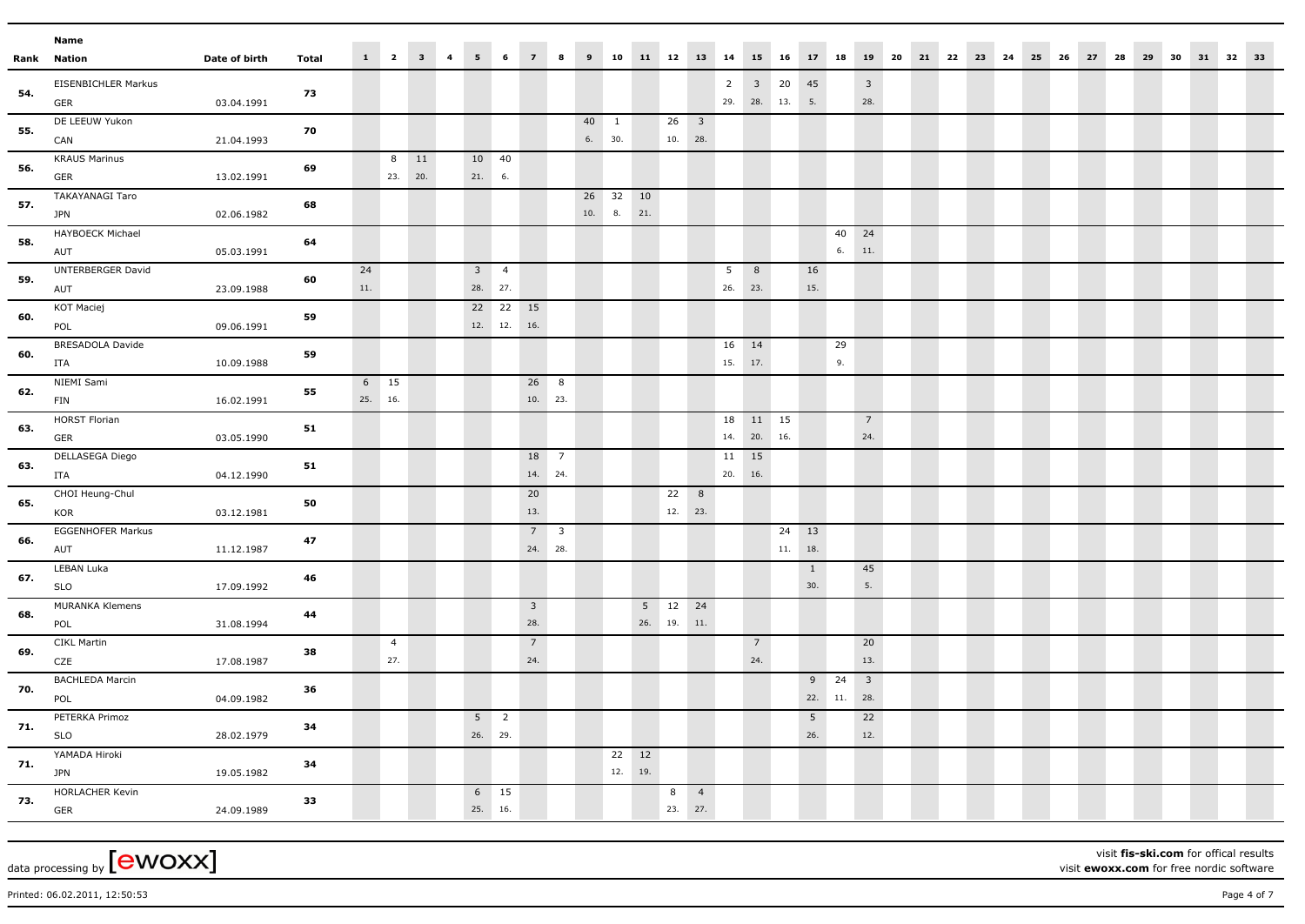|     | Name                                         |               |              |     |                  |                                |                |   |                |                       |                       |             |                |                  |                 |     |                  |                                                                           |               |                |  |  |  |  |  |  |  |  |
|-----|----------------------------------------------|---------------|--------------|-----|------------------|--------------------------------|----------------|---|----------------|-----------------------|-----------------------|-------------|----------------|------------------|-----------------|-----|------------------|---------------------------------------------------------------------------|---------------|----------------|--|--|--|--|--|--|--|--|
|     | <b>Rank Nation</b>                           | Date of birth | <b>Total</b> |     |                  | $1 \qquad 2 \qquad 3 \qquad 4$ | 5 <sub>1</sub> | 6 | $\overline{z}$ | 8                     |                       |             |                |                  |                 |     |                  | 9 10 11 12 13 14 15 16 17 18 19 20 21 22 23 24 25 26 27 28 29 30 31 32 33 |               |                |  |  |  |  |  |  |  |  |
| 74. | FANNEMEL Anders<br><b>NOR</b>                | 13.05.1991    | 32           |     |                  |                                |                |   | 32<br>8.       |                       |                       |             |                |                  |                 |     |                  |                                                                           |               |                |  |  |  |  |  |  |  |  |
| 75. | CHERVYAKOV Georgiy<br><b>RUS</b>             | 15.02.1990    | 31           |     |                  |                                |                |   |                |                       | 5 <sub>5</sub><br>26. |             | 26<br>$10.$    |                  |                 |     |                  |                                                                           |               |                |  |  |  |  |  |  |  |  |
| 75. | MIETUS Grzegorz<br>POL                       | 20.02.1993    | 31           |     |                  | $3 \t 6$<br>28. 25.            |                |   |                |                       |                       |             | 24. 16.        | $7 \quad 15$     |                 |     |                  |                                                                           |               |                |  |  |  |  |  |  |  |  |
| 77. | KUBACKI Dawid<br>POL                         | 12.03.1990    | 30           |     |                  |                                |                |   |                |                       |                       |             |                |                  |                 |     |                  | 9<br>22.                                                                  | 20<br>13. 30. | $\overline{1}$ |  |  |  |  |  |  |  |  |
| 78. | CHOI Yong-Jik<br>KOR                         | 03.12.1982    | 29           |     |                  |                                |                |   |                | $\overline{4}$<br>27. |                       |             | 1              | 6<br>30. 25. 14. | 18              |     |                  |                                                                           |               |                |  |  |  |  |  |  |  |  |
| 79. | SAKUYAMA Kento<br><b>JPN</b>                 | 03.07.1990    | 28           |     | 8<br>23.         |                                |                |   |                |                       | 20<br>13.             |             |                |                  |                 |     |                  |                                                                           |               |                |  |  |  |  |  |  |  |  |
| 79. | YOSHIOKA Kazuya<br><b>JPN</b>                | 09.09.1978    | 28           |     | 18 10<br>14. 21. |                                |                |   |                |                       |                       |             |                |                  |                 |     |                  |                                                                           |               |                |  |  |  |  |  |  |  |  |
| 81. | ITO Kenshiro<br><b>JPN</b>                   | 08.01.1990    | 26           |     |                  |                                |                |   |                |                       |                       | 13<br>18.   | 13<br>18.      |                  |                 |     |                  |                                                                           |               |                |  |  |  |  |  |  |  |  |
| 82. | <b>ULMER Christian</b><br>GER<br>KIM Hyun-Ki | 19.08.1984    | 25           |     |                  |                                |                |   |                |                       |                       |             |                | 18               | $\overline{7}$  |     | 15 10<br>16. 21. |                                                                           |               |                |  |  |  |  |  |  |  |  |
| 82. | KOR<br>MITCHELL Eric                         | 09.02.1983    | 25           |     |                  |                                |                |   |                |                       |                       | $2 \quad 2$ |                | 14. 24.<br>16    | $5\overline{5}$ |     |                  |                                                                           |               |                |  |  |  |  |  |  |  |  |
| 82. | CAN<br>OLLI Harri                            | 10.04.1992    | 25           |     |                  |                                |                |   |                | 18                    | 29. 29.               |             | 6              |                  | 15. 26.         |     |                  |                                                                           |               |                |  |  |  |  |  |  |  |  |
| 85. | <b>FIN</b><br><b>BOGNER Tobias</b>           | 15.01.1985    | 24           |     |                  |                                |                |   |                | 14.                   | 22                    |             | 25.            |                  | $\overline{2}$  |     |                  |                                                                           |               |                |  |  |  |  |  |  |  |  |
| 85. | GER<br>ZAPOTOCZNY Andrzej                    | 28.05.1990    | 24           |     |                  |                                |                |   |                |                       | 12.<br>$\overline{4}$ |             |                | $\overline{4}$   | 29.<br>14       |     |                  |                                                                           |               |                |  |  |  |  |  |  |  |  |
| 87. | POL<br>HAYBOECK Stefan                       | 16.10.1991    | 22           |     |                  |                                |                |   | 11             |                       | 27.                   |             |                | 27. 17.          |                 |     |                  | $2 \overline{7}$                                                          |               |                |  |  |  |  |  |  |  |  |
| 88. | AUT<br>SASAKI Yuhei                          | 27.08.1989    | 20           |     |                  |                                |                |   | 20.            |                       |                       | 15          | $\overline{4}$ |                  |                 |     |                  | 29. 24.                                                                   |               |                |  |  |  |  |  |  |  |  |
| 89. | <b>JPN</b><br><b>IPATOV Dimitry</b>          | 13.01.1988    | 19           | 1   |                  |                                | $9 \quad 7$    |   |                |                       |                       | 16. 27.     |                |                  |                 |     |                  |                                                                           |               |                |  |  |  |  |  |  |  |  |
| 90. | <b>RUS</b><br>MAEAETTAE Jarkko               | 30.06.1984    | 17           | 30. |                  | 8 9                            | 22. 24.        |   |                |                       |                       |             |                |                  |                 |     |                  |                                                                           |               |                |  |  |  |  |  |  |  |  |
| 90. | <b>FIN</b><br><b>MUELLER Lukas</b>           | 28.12.1994    | 17           |     |                  | 23. 22.                        |                |   |                |                       |                       |             |                |                  |                 | 13  | $\overline{4}$   |                                                                           |               |                |  |  |  |  |  |  |  |  |
| 90. | AUT<br><b>HAJEK Antonin</b>                  | 14.03.1992    | 17           |     |                  |                                |                |   |                | 5                     |                       |             |                |                  |                 | 18. | 27.<br>9         | $\overline{\mathbf{3}}$                                                   |               |                |  |  |  |  |  |  |  |  |
| 90. | CZE                                          | 12.02.1987    | 17           |     |                  |                                |                |   |                | 26.                   |                       |             |                |                  |                 |     |                  | 22. 28.                                                                   |               |                |  |  |  |  |  |  |  |  |

visit **fis-ski.com** for offical results visit **ewoxx.com** for free nordic software

Printed: 06.02.2011, 12:50:53 Page 5 of 7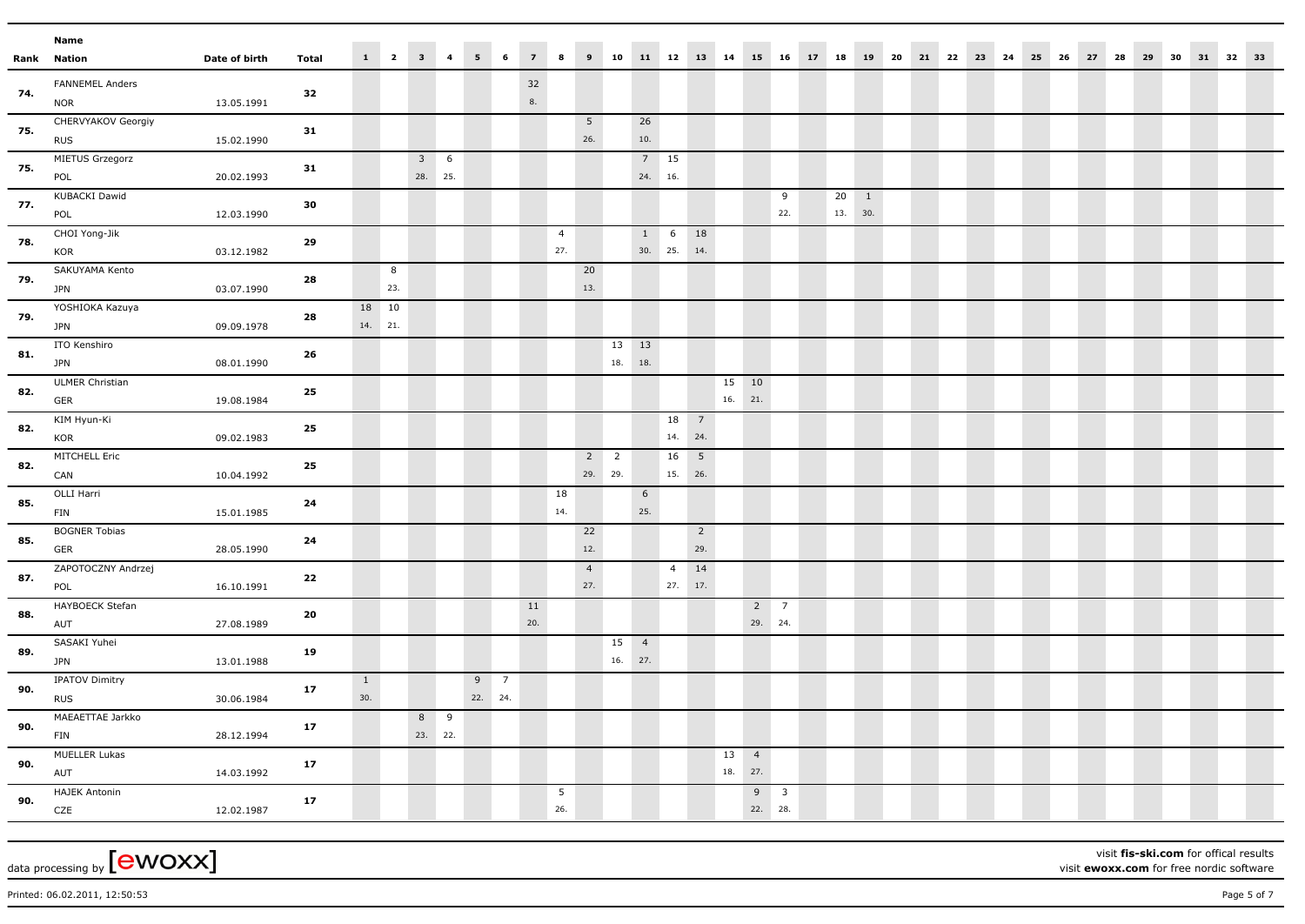|      | Name                           |               |                         |              |                            |                |                |                |                |           |     |           |                |   |                         |                      |              |           |                |             |                               |  |  |  |  |  |                |  |  |
|------|--------------------------------|---------------|-------------------------|--------------|----------------------------|----------------|----------------|----------------|----------------|-----------|-----|-----------|----------------|---|-------------------------|----------------------|--------------|-----------|----------------|-------------|-------------------------------|--|--|--|--|--|----------------|--|--|
|      | <b>Rank Nation</b>             | Date of birth | <b>Total</b>            | $1 \quad 2$  | $\overline{\phantom{a}}$ 3 | $\overline{4}$ | 5 <sub>1</sub> | 6              | $\overline{z}$ | 8         | 9   |           |                |   |                         | 10 11 12 13 14 15 16 |              | 17 18     |                |             | 19 20 21 22 23 24 25 26 27 28 |  |  |  |  |  | 29 30 31 32 33 |  |  |
|      | KOT Jakub                      |               |                         |              |                            | $\overline{4}$ |                | 3 <sup>1</sup> | 9              |           |     |           |                |   |                         |                      |              |           |                |             |                               |  |  |  |  |  |                |  |  |
| 94.  | POL                            | 19.01.1990    | 16                      |              |                            | 27.            |                | 28.            | 22.            |           |     |           |                |   |                         |                      |              |           |                |             |                               |  |  |  |  |  |                |  |  |
| 94.  | AARAAS Jon                     |               | 16                      |              | 16                         |                |                |                |                |           |     |           |                |   |                         |                      |              |           |                |             |                               |  |  |  |  |  |                |  |  |
|      | <b>NOR</b>                     | 10.03.1986    |                         |              | 15.                        |                |                |                |                |           |     |           |                |   |                         |                      |              |           |                |             |                               |  |  |  |  |  |                |  |  |
| 96.  | DESCOMBES SEVOIE Vincent       |               | 14                      |              |                            |                |                |                | 10             |           |     |           |                |   |                         |                      |              |           | $\overline{4}$ |             |                               |  |  |  |  |  |                |  |  |
|      | FRA                            | 09.01.1984    |                         |              |                            |                |                |                | 21.            |           |     |           |                |   |                         |                      |              |           | 27.            |             |                               |  |  |  |  |  |                |  |  |
| 97.  | <b>BERGGAARD Mats S</b>        |               | 13                      |              |                            |                |                |                |                | 13<br>18. |     |           |                |   |                         |                      |              |           |                |             |                               |  |  |  |  |  |                |  |  |
|      | <b>NOR</b><br>REITER Christian | 24.08.1995    |                         |              |                            |                |                |                |                |           |     |           |                |   |                         |                      |              |           |                |             |                               |  |  |  |  |  |                |  |  |
| 98.  | AUT                            | 09.03.1992    | $12$                    |              |                            |                |                |                |                |           |     |           |                |   |                         |                      | 12<br>19.    |           |                |             |                               |  |  |  |  |  |                |  |  |
|      | SUZUKI Sho                     |               |                         |              |                            |                |                |                |                |           |     | 12        |                |   |                         |                      |              |           |                |             |                               |  |  |  |  |  |                |  |  |
| 98.  | <b>JPN</b>                     | 20.04.1990    | $12$                    |              |                            |                |                |                |                |           |     | 19.       |                |   |                         |                      |              |           |                |             |                               |  |  |  |  |  |                |  |  |
| 100. | NARITA Yusuke                  |               | 11                      |              |                            |                |                |                |                |           |     |           | $\overline{2}$ | 9 |                         |                      |              |           |                |             |                               |  |  |  |  |  |                |  |  |
|      | <b>JPN</b>                     | 14.04.1991    |                         |              |                            |                |                |                |                |           |     |           | 29. 22.        |   |                         |                      |              |           |                |             |                               |  |  |  |  |  |                |  |  |
| 100. | KOZISEK Cestmir<br>CZE         | 09.11.1991    | 11                      |              |                            |                |                |                |                |           |     |           |                |   |                         |                      |              |           |                | 11<br>20.   |                               |  |  |  |  |  |                |  |  |
|      | ICHINOHE Tsuyoshi              |               |                         |              |                            |                |                |                |                |           | 11  |           |                |   |                         |                      |              |           |                |             |                               |  |  |  |  |  |                |  |  |
| 100. | <b>JPN</b>                     | 09.06.1976    | 11                      |              |                            |                |                |                |                |           | 20. |           |                |   |                         |                      |              |           |                |             |                               |  |  |  |  |  |                |  |  |
| 103. | <b>EGLOFF Pascal</b>           |               | 10                      |              |                            |                |                |                |                |           |     |           |                |   |                         |                      |              |           | 10             |             |                               |  |  |  |  |  |                |  |  |
|      | SUI                            | 08.08.1992    |                         |              |                            |                |                |                |                |           |     |           |                |   |                         |                      |              |           | 21.            |             |                               |  |  |  |  |  |                |  |  |
| 103. | LAMB Chris                     |               | 10                      |              |                            |                |                |                |                |           |     |           |                |   | $\overline{\mathbf{3}}$ |                      | $\mathbf{1}$ | 6         |                |             |                               |  |  |  |  |  |                |  |  |
|      | USA                            | 21.06.1989    |                         |              |                            |                |                |                |                |           |     |           |                |   | 28.                     |                      | 30.          | 25.       |                |             |                               |  |  |  |  |  |                |  |  |
| 103. | <b>VELTA Rune</b>              |               | 10                      |              |                            |                |                |                |                |           |     |           |                |   |                         |                      |              | 10<br>21. |                |             |                               |  |  |  |  |  |                |  |  |
|      | <b>NOR</b>                     | 19.07.1989    |                         |              |                            |                |                |                |                |           |     |           |                |   |                         |                      |              |           |                |             |                               |  |  |  |  |  |                |  |  |
| 103. | UMEZAKI Keita<br><b>JPN</b>    | 12.08.1981    | 10                      |              |                            |                |                |                |                |           |     | 10<br>21. |                |   |                         |                      |              |           |                |             |                               |  |  |  |  |  |                |  |  |
|      | LAMY CHAPPUIS Ronan            |               |                         |              |                            |                |                |                |                |           |     |           |                |   |                         |                      |              |           | $\overline{3}$ | 6           |                               |  |  |  |  |  |                |  |  |
| 107. | FRA                            | 10.09.1993    | $\boldsymbol{9}$        |              |                            |                |                |                |                |           |     |           |                |   |                         |                      |              |           | 28.            | 25.         |                               |  |  |  |  |  |                |  |  |
|      | SARDYKO Alexander              |               |                         | $\mathbf{1}$ |                            |                |                |                |                |           |     |           |                |   | $\overline{7}$          |                      |              |           |                |             |                               |  |  |  |  |  |                |  |  |
| 108. | <b>RUS</b>                     | 08.05.1990    | 8                       | 30.          |                            |                |                |                |                |           |     |           |                |   | 24.                     |                      |              |           |                |             |                               |  |  |  |  |  |                |  |  |
|      | WOHLGENANNT Ulrich             |               |                         |              |                            |                |                |                |                |           |     |           |                |   |                         |                      | 8            |           |                |             |                               |  |  |  |  |  |                |  |  |
| 108. | AUT                            | 01.08.1994    | 8                       |              |                            |                |                |                |                |           |     |           |                |   |                         |                      | 23.          |           |                |             |                               |  |  |  |  |  |                |  |  |
| 110. | MABBOUX Alexandre              |               | $\overline{z}$          |              |                            |                |                |                |                |           |     |           |                |   |                         |                      |              |           | $\overline{2}$ | $5^{\circ}$ |                               |  |  |  |  |  |                |  |  |
|      | FRA                            | 19.09.1991    |                         |              |                            |                |                |                |                |           |     |           |                |   |                         |                      |              |           | 29.            | 26.         |                               |  |  |  |  |  |                |  |  |
| 110. | VASSILIEV Dimitry              |               | $\overline{\mathbf{z}}$ |              | 5                          |                |                | $\overline{2}$ |                |           |     |           |                |   |                         |                      |              |           |                |             |                               |  |  |  |  |  |                |  |  |
|      | <b>RUS</b>                     | 26.12.1979    |                         |              | 26.                        |                |                | 29.            |                |           |     |           |                |   |                         |                      |              |           |                |             |                               |  |  |  |  |  |                |  |  |
| 112. | <b>MAYER Nicolas</b>           |               | 6                       |              |                            |                |                |                |                |           |     |           |                |   |                         | 6                    |              |           |                |             |                               |  |  |  |  |  |                |  |  |
|      | FRA                            | 06.10.1990    |                         |              |                            |                |                |                |                |           |     |           |                |   |                         | 25.                  |              |           |                |             |                               |  |  |  |  |  |                |  |  |
| 113. | ROSLIAKOV Ilja                 |               | 5                       |              |                            |                | 5<br>26.       |                |                |           |     |           |                |   |                         |                      |              |           |                |             |                               |  |  |  |  |  |                |  |  |
|      | <b>RUS</b>                     | 18.02.1983    |                         |              |                            |                |                |                |                |           |     |           |                |   |                         |                      |              |           |                |             |                               |  |  |  |  |  |                |  |  |

visit **fis-ski.com** for offical results visit **ewoxx.com** for free nordic software